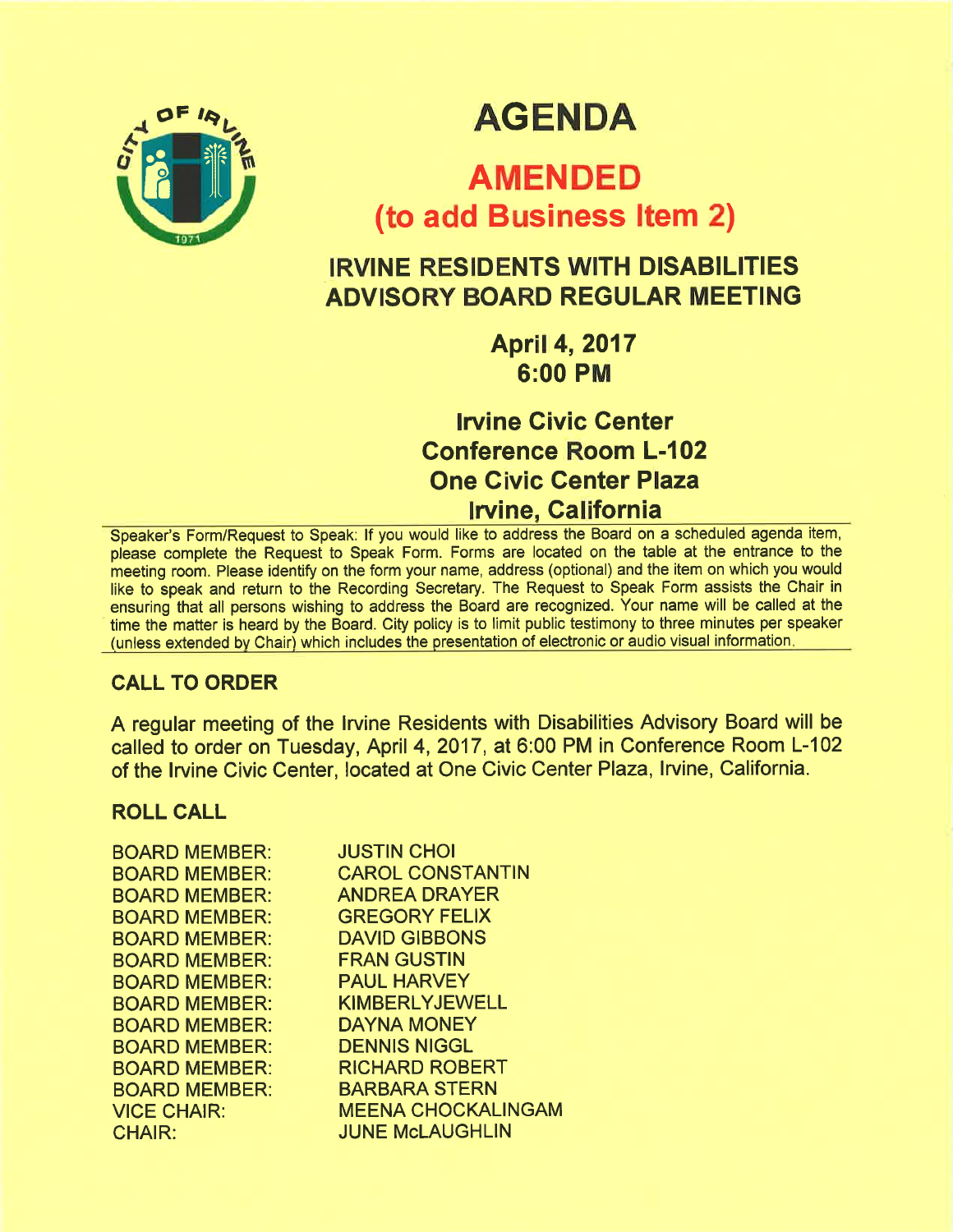## INTRODUCTIONS

## PRESENTATIONS

## ANNOUNCEMENTS/COMMITTEE REPORTS/BOARD REPORTS

Announcements are for the purpose of presenting brief comments or reports, are subject California Government Code Section 54954 2 of the Brown Act and are limited to 15 minutes per meeting

#### Announcements/Reports

- <sup>1</sup>. Staff Announcements/Reports
	- Disability Services Program Update
- 2. Board Member Announcements/Reports
	- Presentation to Community Services Commission

#### **Committee Announcements/Reports**

3. Community Awards Program Nominations

#### ADDITIONS AND DELETIONS TO THE AGENDA

Additions to the agenda are limited by California Government Code Section 54954.2 of the Brown Act and for those items that arise after the posting of the Agenda and must be acted upon prior to the next Board meeting.

#### PUBLIC COMMENTS

Any member of the public may address the Board on items within the Board's subject matter jurisdiction but which are not listed on the Agenda during PUBLIC COMMENTS. However, no action may be taken on matters that are not part of the posted agenda. PUBLIC COMMENTS are scheduled for 30 minutes and are limited to 3 minutes per person. lf you wish to speak, please complete a Speaker's Form and submit it to the Recording Secretary

#### BOARD BUSINESS

## 1. APPROVAL OF IRVINE RESIDENTS WITH DISABILITIES ADVISORY BOARD MINUTES

ACTION: Approve minutes of the lrvine Residents with Disabilities Advisory Board regular meeting held March 7, 2017.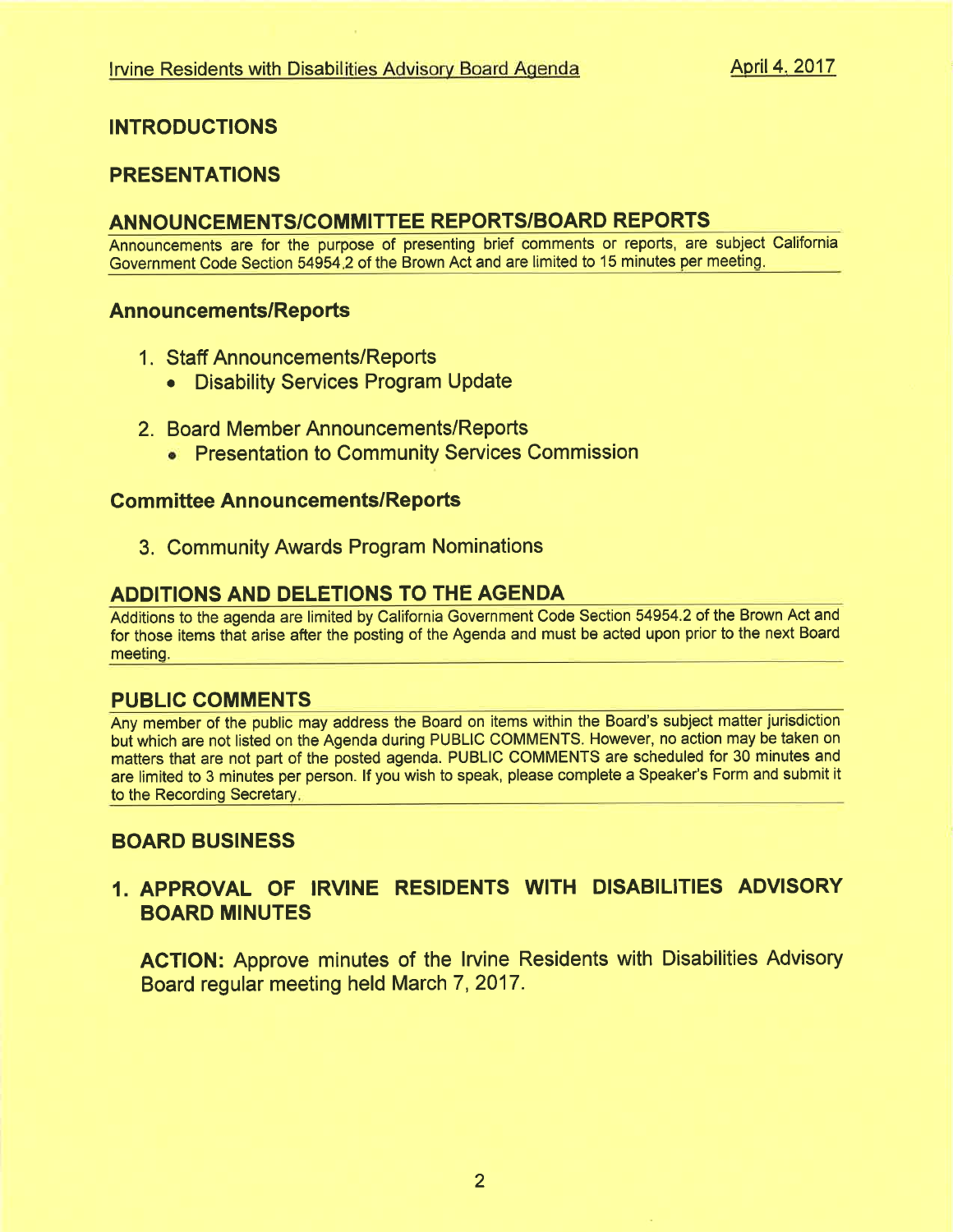## 2. PLANS, SPECIFICIATIONS AND GONTRACT DOCUMENTS FOR THE LAKEVIEW SENIOR CENTER OUTDOOR PATIO AND ROSE GARDEN **REHABILITATION**

RECOMMENDED AGTION: Recommend the City Council approve the construction plans, specifications and contract documents for the Lakeview Senior Center Rehabilitation, Capital lmprovement Project 361733.

## BOARD DISCUSSION

- Disability Services Needs Assessment Update Community Services Supervisor Susie Blanco
- . Disability Friendly Managers Award Criteria Chair McLaughlin
- o lrvine Police Department Expansion of Services and Trainings Provided to Individuals with Disabilities - Vice Chair Chockalingam

ADJOURNMENT to an lrvine Residents with Disabilities Advisory Board regular meeting, Tuesday, May 2, 2017, 6:00 PM Irvine Civic Center, in the Conference and Training Center, located at One Civic Center Plaza, Irvine, California.